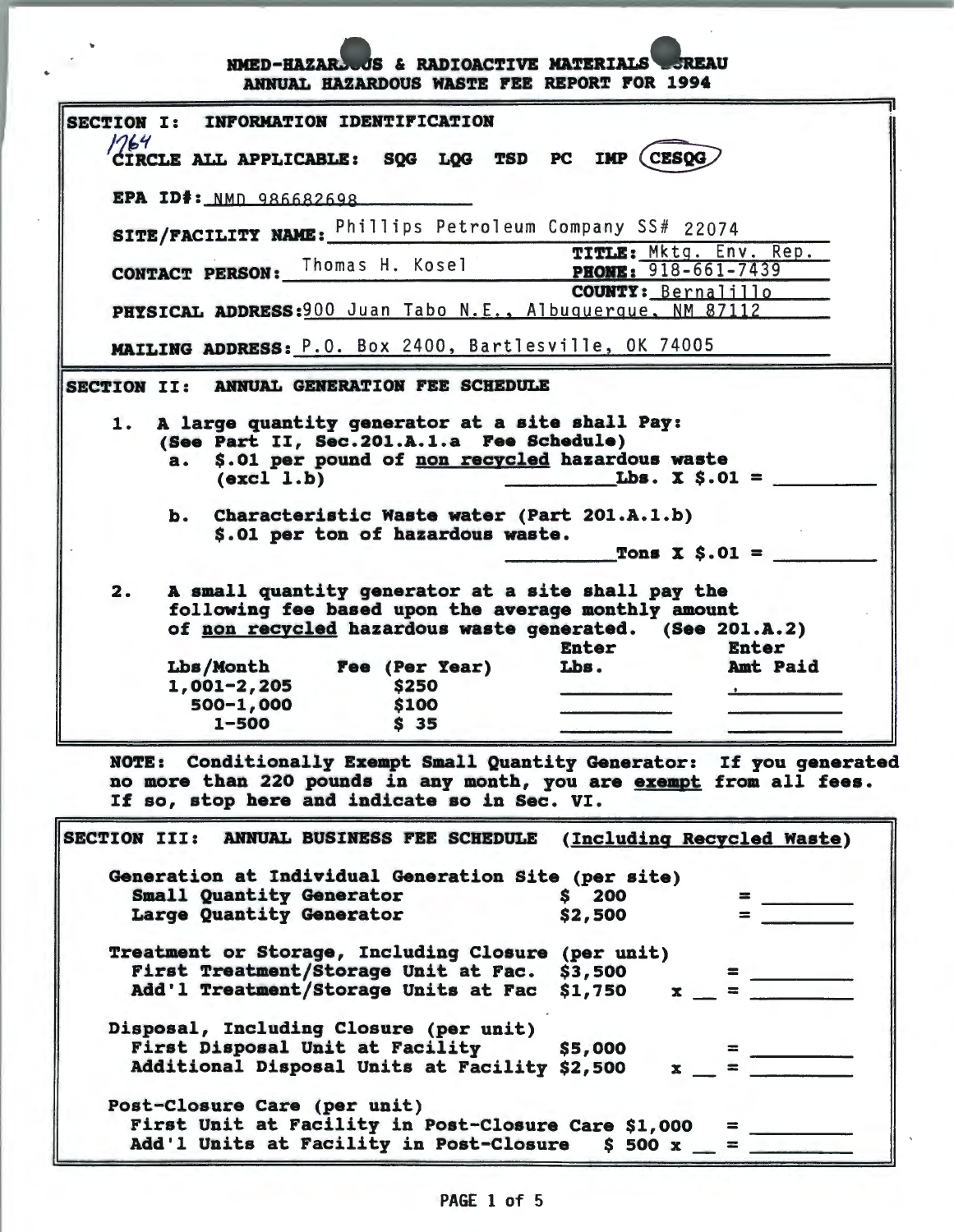| SECTION IV: GENERAL INFORMATION                                                                                                                                                                                                                                                                                                                                                                                                                                                         |                                                                                                                                                                                                                                                                                                                                                                                                                                                                                    |
|-----------------------------------------------------------------------------------------------------------------------------------------------------------------------------------------------------------------------------------------------------------------------------------------------------------------------------------------------------------------------------------------------------------------------------------------------------------------------------------------|------------------------------------------------------------------------------------------------------------------------------------------------------------------------------------------------------------------------------------------------------------------------------------------------------------------------------------------------------------------------------------------------------------------------------------------------------------------------------------|
| Total generated in calendar year 1994 excluding<br>1.                                                                                                                                                                                                                                                                                                                                                                                                                                   |                                                                                                                                                                                                                                                                                                                                                                                                                                                                                    |
| spill cleanup and recycled waste:                                                                                                                                                                                                                                                                                                                                                                                                                                                       | LERO                                                                                                                                                                                                                                                                                                                                                                                                                                                                               |
| How many Lbs/Tons were recycled?<br>2.                                                                                                                                                                                                                                                                                                                                                                                                                                                  |                                                                                                                                                                                                                                                                                                                                                                                                                                                                                    |
| From Spill Cleanup?                                                                                                                                                                                                                                                                                                                                                                                                                                                                     | ZERO                                                                                                                                                                                                                                                                                                                                                                                                                                                                               |
|                                                                                                                                                                                                                                                                                                                                                                                                                                                                                         | ZERO                                                                                                                                                                                                                                                                                                                                                                                                                                                                               |
| Submit Document to support quantity recycled and method of<br>$*NOTE$ :<br>recycling.                                                                                                                                                                                                                                                                                                                                                                                                   |                                                                                                                                                                                                                                                                                                                                                                                                                                                                                    |
| SECTION V: CALCULATE FIGURES FROM APPROPRIATE SECTIONS                                                                                                                                                                                                                                                                                                                                                                                                                                  |                                                                                                                                                                                                                                                                                                                                                                                                                                                                                    |
|                                                                                                                                                                                                                                                                                                                                                                                                                                                                                         |                                                                                                                                                                                                                                                                                                                                                                                                                                                                                    |
| Sec. II. Line $1b \cdot \cdot \cdot \cdot \cdot \cdot \cdot$                                                                                                                                                                                                                                                                                                                                                                                                                            |                                                                                                                                                                                                                                                                                                                                                                                                                                                                                    |
| Sec. II. Line 2.                                                                                                                                                                                                                                                                                                                                                                                                                                                                        | $\begin{tabular}{lllllllllllllllllll} \multicolumn{2}{l}{} & \multicolumn{2}{l}{} & \multicolumn{2}{l}{} & \multicolumn{2}{l}{} & \multicolumn{2}{l}{} & \multicolumn{2}{l}{} & \multicolumn{2}{l}{} & \multicolumn{2}{l}{} & \multicolumn{2}{l}{} & \multicolumn{2}{l}{} & \multicolumn{2}{l}{} & \multicolumn{2}{l}{} & \multicolumn{2}{l}{} & \multicolumn{2}{l}{} & \multicolumn{2}{l}{} & \multicolumn{2}{l}{} & \multicolumn{2}{l}{} & \multicolumn{2}{l}{} & \multicolumn{$ |
|                                                                                                                                                                                                                                                                                                                                                                                                                                                                                         |                                                                                                                                                                                                                                                                                                                                                                                                                                                                                    |
|                                                                                                                                                                                                                                                                                                                                                                                                                                                                                         |                                                                                                                                                                                                                                                                                                                                                                                                                                                                                    |
| CAP Fee                                                                                                                                                                                                                                                                                                                                                                                                                                                                                 |                                                                                                                                                                                                                                                                                                                                                                                                                                                                                    |
| (See Part I.105.B)                                                                                                                                                                                                                                                                                                                                                                                                                                                                      |                                                                                                                                                                                                                                                                                                                                                                                                                                                                                    |
| TOTAL AMOUNT DUE. = $ZERO$                                                                                                                                                                                                                                                                                                                                                                                                                                                              |                                                                                                                                                                                                                                                                                                                                                                                                                                                                                    |
| (Part II.202; Part III.301)<br>I Certify under penalty of law that I have personally examined and<br>am familiar with the information submitted in this and all attached                                                                                                                                                                                                                                                                                                                |                                                                                                                                                                                                                                                                                                                                                                                                                                                                                    |
| documents, and that either based on my personal knowledge or my<br>inquiry of those individuals immediately responsible for obtaining<br>the information, I believe that the submitted information is true,<br>accurate, and complete. I hereby certify with the knowledge that<br>any person who knowingly omits material information from or makes<br>any false statement or representation in a fee report may be<br>subject to criminal penalties under the Act.<br>Thomas H. Kosel |                                                                                                                                                                                                                                                                                                                                                                                                                                                                                    |
|                                                                                                                                                                                                                                                                                                                                                                                                                                                                                         | Phillips Petroleum Company 10/13/95                                                                                                                                                                                                                                                                                                                                                                                                                                                |
| Marketing Environmental Rep.<br>Name & Official Title<br>Signature                                                                                                                                                                                                                                                                                                                                                                                                                      | Date Signed                                                                                                                                                                                                                                                                                                                                                                                                                                                                        |
| (Please type or print)                                                                                                                                                                                                                                                                                                                                                                                                                                                                  |                                                                                                                                                                                                                                                                                                                                                                                                                                                                                    |
|                                                                                                                                                                                                                                                                                                                                                                                                                                                                                         |                                                                                                                                                                                                                                                                                                                                                                                                                                                                                    |
| CESQG                                                                                                                                                                                                                                                                                                                                                                                                                                                                                   |                                                                                                                                                                                                                                                                                                                                                                                                                                                                                    |
|                                                                                                                                                                                                                                                                                                                                                                                                                                                                                         |                                                                                                                                                                                                                                                                                                                                                                                                                                                                                    |
|                                                                                                                                                                                                                                                                                                                                                                                                                                                                                         |                                                                                                                                                                                                                                                                                                                                                                                                                                                                                    |
|                                                                                                                                                                                                                                                                                                                                                                                                                                                                                         |                                                                                                                                                                                                                                                                                                                                                                                                                                                                                    |
|                                                                                                                                                                                                                                                                                                                                                                                                                                                                                         |                                                                                                                                                                                                                                                                                                                                                                                                                                                                                    |
|                                                                                                                                                                                                                                                                                                                                                                                                                                                                                         |                                                                                                                                                                                                                                                                                                                                                                                                                                                                                    |
| SECTION VI: CERTIFICATION (Part V.502; Part VI.603.A.B)<br>Comments<br>FORM NMED/AHWFR-001<br>Rev.02.28.95                                                                                                                                                                                                                                                                                                                                                                              |                                                                                                                                                                                                                                                                                                                                                                                                                                                                                    |

ķ.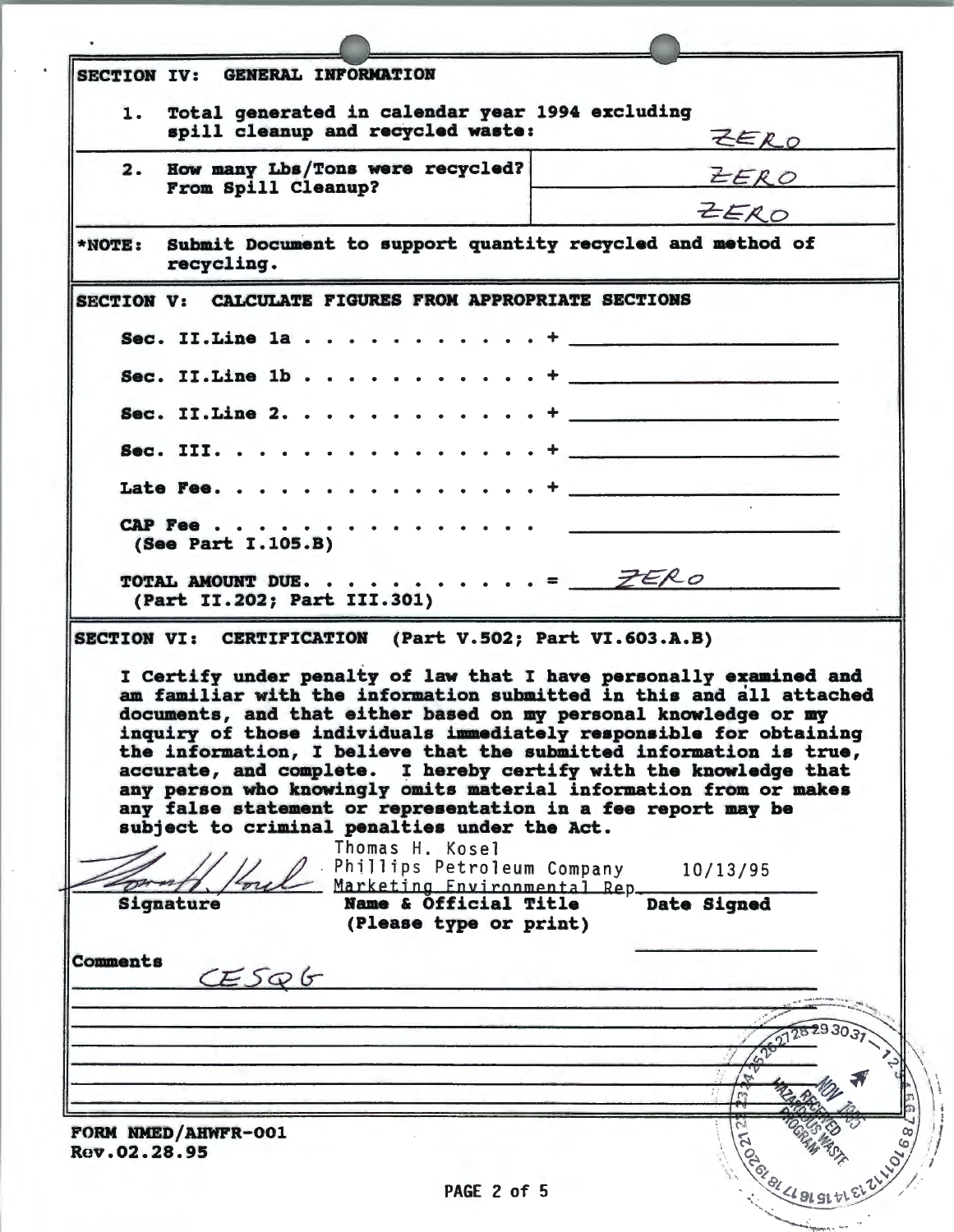Make the cashiers check, or money order for the full amount payable to:

RHED-Hazardous waste Fund RHED/Hazardous & Radioactive Materials Bureau P.O. Box 26110 Santa Fe, Hew Mexico 87502

ROTE: 1. Please re-submit an EPA Notification of Regulated waste Activity (8700-12) Form for any new changes for this facility.

2. This form will be returned back to you if incomplete.

3. A fee report must be submitted for each location.

| Date received: $// 2.95$ | Date received:                      |
|--------------------------|-------------------------------------|
| Amount received: 10      | Correct Amt:                        |
|                          | Check No:                           |
|                          |                                     |
| Date Form/Check Ret:     |                                     |
|                          | Reviewed by: $\cancel{\mathscr{D}}$ |
|                          |                                     |
|                          |                                     |
|                          |                                     |
|                          |                                     |
|                          |                                     |

FORM HMED/ABWFR-001 REV.02.28.95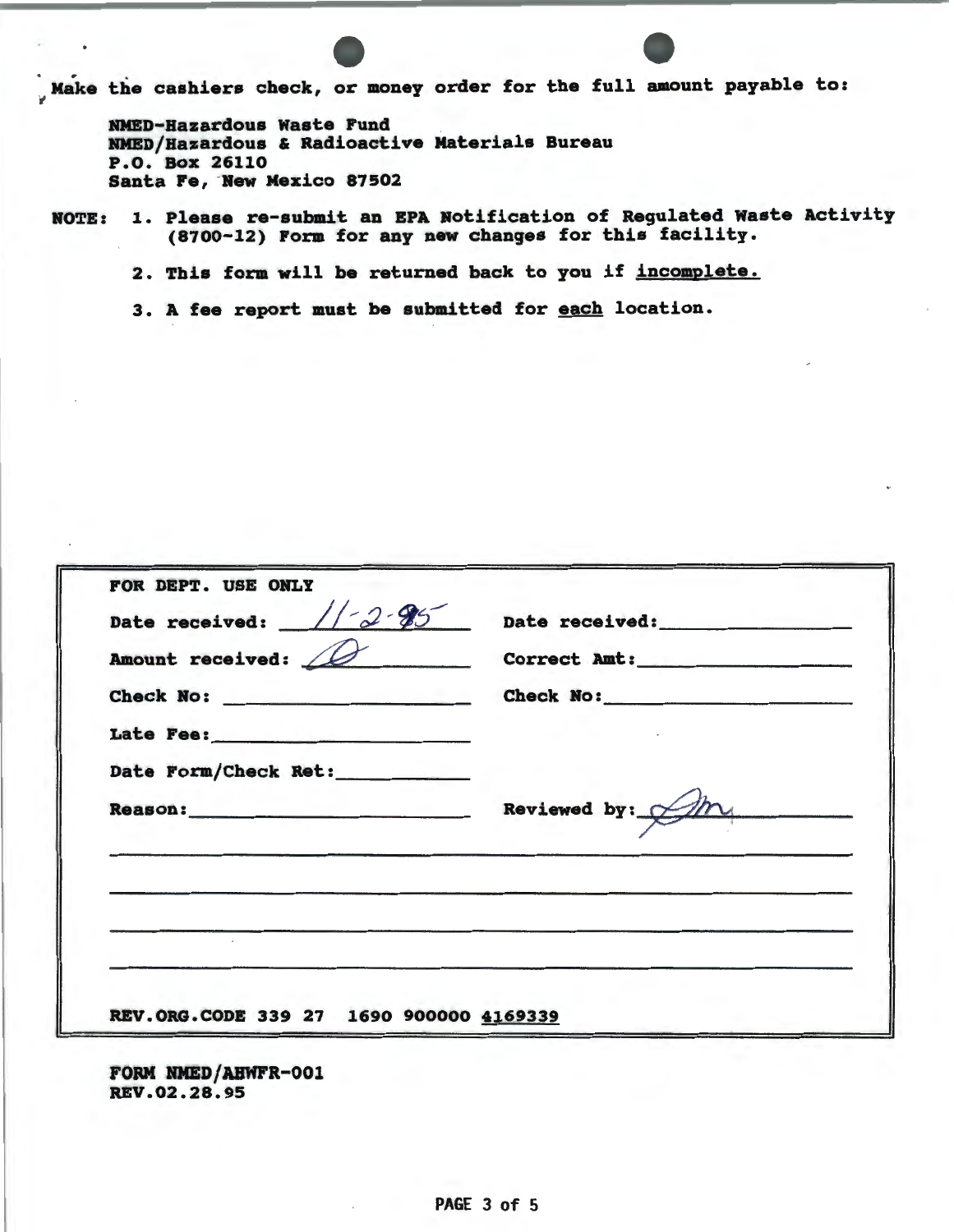New Mexico Environment Department Annual Bazardous Waste Fee Report Addendum

Latitude and Longitude Questionnaire

This form is to be completed by the addressed facility. The purpose of these data elements is to provide a standardized locational coordinate that will essist users in geographically locating a facility. The following information will also be used in a state wide geographic information system (GIS) database using ARC/INFO computer software.

Please answer the following quastions. MON 2207 MONTEREY PLAZA 66  $35^\circ$ Please enter the facility's LATITUDE  $05'$ 14.2161"N. Please enter the facility's LONGITUDE 106°  $30'$ 51.9183"W 网络主要管理 Please circle the correct METHOD CODE used to determine the latitude and longitude coordinates. Please circle only ONE of the choices below.

SUR-GPS:

 $SUR-C$ :

Survey using differential-mode global positioning system (GPS). Accuracy depends on the type of used, receiver configuration and receivers satellite geometry.

163 P02

NAV-GPS: Navigation-quality GPS. Surveyed using absolutemode global positioning system.

> Cadastral Survey. Surveyed using conventional methods from a previously established GPS or triangulation control point.

MAP: Digital or manual interpolation from a map or photo.

LORAN-C: Loran-C navigation device or radiotriangulation.

Address matched to a sub-portion of a street. **ADDMAT:** block.

PHOTO-GM: Aerial photography.

**SPCSCONVI** Conversion from state plane coordinate system. Conversion from U.S. Public Land Survey System TRSCONV: (township, range, section, quarter, etc.).

UTMCONV: Conversion from Universal Transverse Mercator (UTM) coordinates.

continued on next page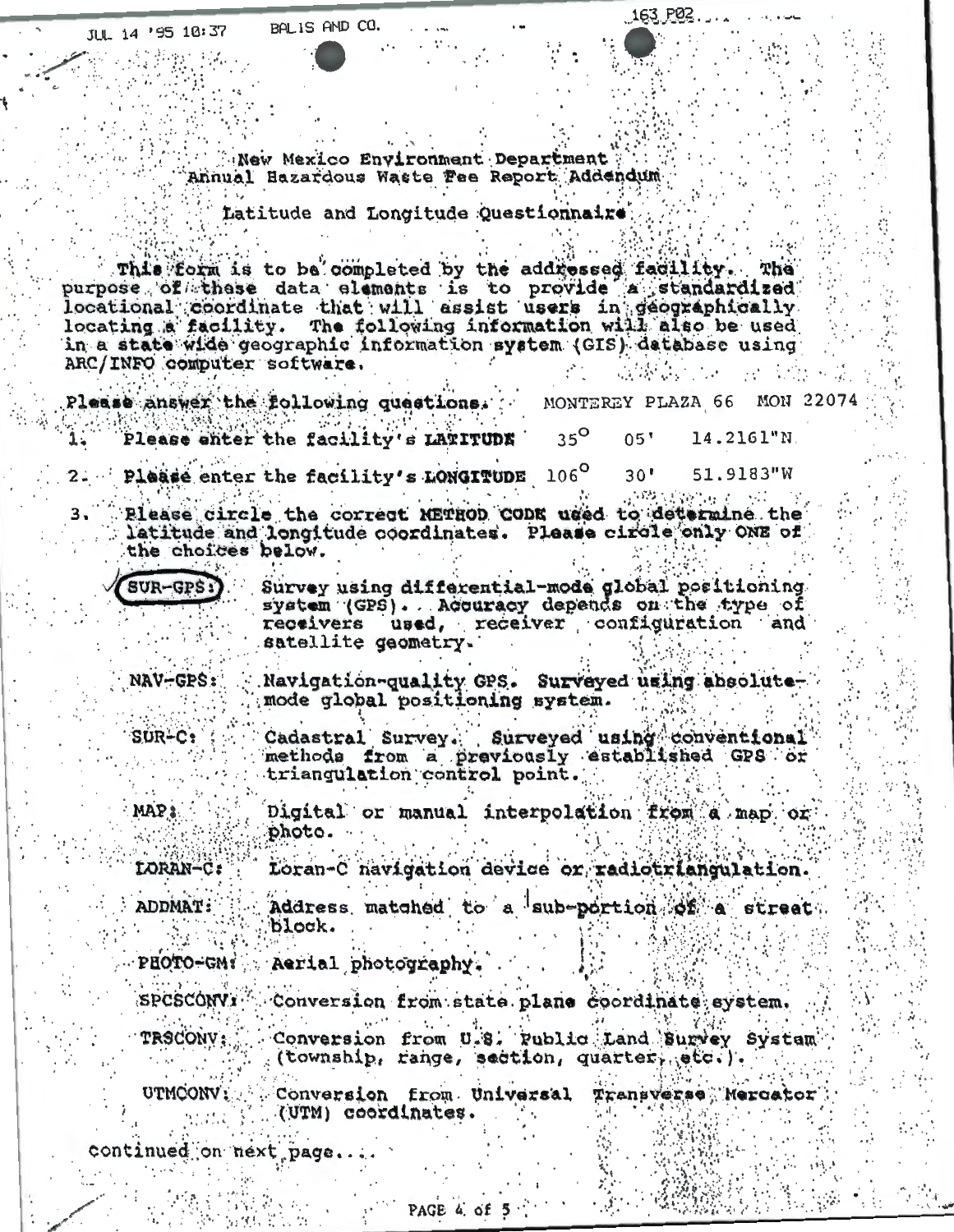Digital or manual raw photo extraction. PHOTORAW:

**RMTSEN:** Remote sensing.

Zip code centroid.

Unknown. UNKNOWN I

ZIP:

 $8.5$ 

9.

Please enter the reference DATUM with which the latitude and longitude coordinates were established. The datum should be entered as either NAD27 or NAD83 (North American Datum of 1927)  $or$  1983)  $\sim$  10. 法意义 经制

If a map was used to determine the latitude and longitude then please enter the SCALE of the map used. Please enter the ratio of the map only. If no map was used, enter N/A for not applicable. If the scale is unknown enter UNK.

> 1:  $N/A$

Enter the DATE the latitude and longitude coordinates were 6. determined:

24AUG95 ...

Please enter the ACCURACY with which the latitude and longitude coordinates were measured.

> 0.001 Seconds  $+/-$

Please enter the SOURCE or entity that determined the latitude and longitude coordinates. Circle one of the following.

NMED: New Mexico Environment Department staff.

CONT: NMED contractor.

REG: Regulated entity on their contractor.

Enter a DESCRIPTION of the entity to which the latitude and longitude coordinates refer. For example, "the front door of a hazardous waste facility, or The center of the hazardous waste building."

Entity is an ALUMINUM SURVEY MONUMENT IN CURB STAMPED "22074" N. entrance of Monterey Plaza 66 is 86'; bearing 227° from cap.

PAGE 5 of 5

Thank you for your help in strengthening accuracy in our GIS project.